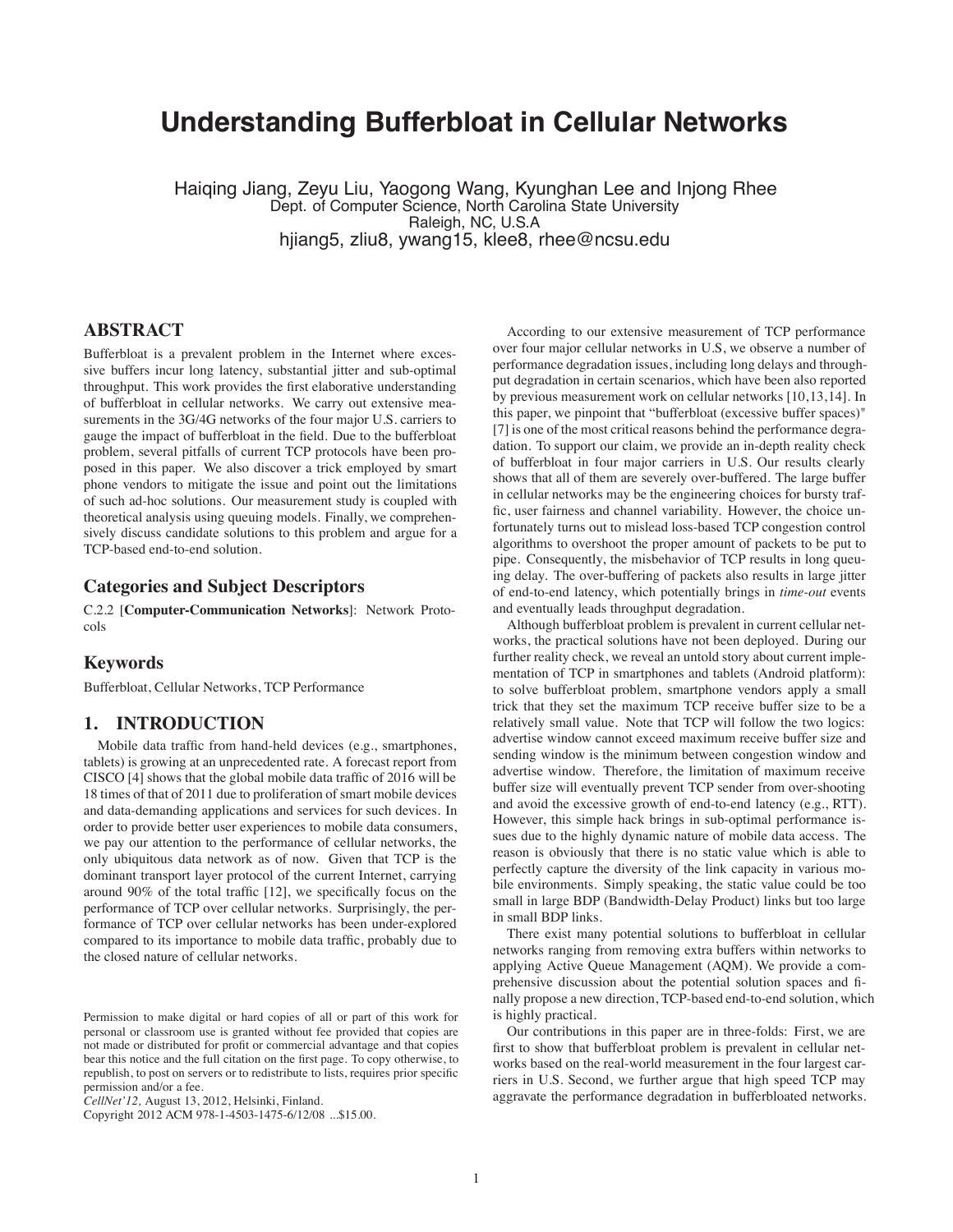

**Figure 1: Surprisingly, we observed a fat pipe in all four major U.S. carriers. This observation verifies the prevalent bufferbloat problem in cellular networks.**

Finally, we present a sketch of TCP-based end-to-end solutions to address the problem in a pragmatic way (in both engineering and business perspectives).

The rest of the paper is organized as follows. Section 2 and Section 3 introduces bufferbloat problem in cellular networks. Section 4 visualizes TCP performance issues in the bufferbloated cellular networks. We examine the current implementation of TCP in smartphones in Section 5 and provide the candidate solutions in Section 6. Finally, we conclude our work in Section 7.

# **2. BUFFERBLOAT IN CELLULAR NETWORKS**

"Bufferbloat" [7], as termed by Gettys in late 2010, is an undesirable phenomenon prevalent in the Internet where excessive buffering of packets within the network results in unnecessarily large end-to-end latency, jitter as well as throughput degradation in certain scenarios. With the exponential growth of mobile data traffic, the performance of cellular networks is of grwoing importance to mobile applications. However, to the best of our knowledge, the impact of bufferbloat to the performance of cellular networks has not been studied although it may critically affect the performance.

The potential problem of over-buffering in cellular networks was first pointed out by Ludwig et al. [15] as early as 1999 when researchers were focusing on GPRS networks. The large buffer was essential in cellular networks for the link layer in which packets experiencing channel errors are buffered. However, since the sideeffects to TCP brought by over-buffering has not been well understood, the problem still prevails in today's cellular networks. To estimate the buffer space in current cellular networks, we set up the following test: we launch a bulk-data transfer between a laptop (receiver) and a server (sender) over the 3G networks of the four major U.S. carriers. The server is connected to a compus 100M ethernet. The laptop uses USB Modems to access 3G mobile data. Both the sender and the receiver runs Linux (Ubuntu 10.04) which uses CUBIC [8] as the TCP congestion control algorithm. By default, Ubuntu sets both maximum receive buffer size and maximum send buffer size to a large value (greater than 3 MB). Hence, the flow will never be limited by the buffer size of end points. We use tcpprobe to monitor the variables in kernel space. Due to the closed nature of cellular networks, we are not able to know the detailed queue size within networks. Instead, we measure the size of packets on flight on sender side to estimate the buffer space within the networks, although they are not exactly the same. Figure 1 shows our measurement results. Surprisingly, we observe exceptionally *fat pipes* in all four major U.S. cellular carriers. For instance, Sprint is able



**Figure 2: We verify that the bottleneck is within the cellular network (the first IP hop).**

| <b>Client Location</b> | Server Location  | <b>Network</b>   | Signal |
|------------------------|------------------|------------------|--------|
| Raleigh, US            | NCSU, Princeton, | Sprint, AT&T,    | Good.  |
|                        | <b>KAIST</b>     | T-Mobile, Ver-   | Weak   |
|                        |                  | izon             |        |
| Seoul, KR              | NCSU, Princeton, | <b>SKTelecom</b> | Good,  |
|                        | <b>KAIST</b>     |                  | Weak   |
| Chicago, US            | NCSU, Princeton, | AT&T             | Good.  |
|                        | <b>KAIST</b>     |                  | Weak   |

**Table 1: The various scenarios where the bufferbloat problem has been verified. The network model for each carrier is: Sprint-EVDO, AT&T-HSPA+, T-Mobile-HSPA+, Verizon-EVDO/LTE and SKTelecom-HSPA+.**

to bear more than 1000 KB of packets in flight which is clearly beyond the reasonable range of BDP in its EVDO network.

As a baseline comparison, we also repeat the experiment between a client in U.S and a remote server in Korea over our campus WiFi network. Due to the long distance of the link and the ample bandwidth of WiFi, the corresponding pipe size is expected to be large. However, according to Figure 1, even in such a scenario, the size of in-flight packets is still much smaller than the ones we observe in cellular networks.

We extend the measurement to a number of scenarios (36 cases) in the field to verify that the above observation is universal in current cellular networks. As shown in Table 1, we have clients and servers in various locations, over various cellular networks in various signal conditions. All the scenarios prove the existence of extremely "fat pipe" and Figure 1 depicts one of those representative samples.

To further confirm that the bufferbloat is within the cellular network rather than the Internet part, the location where the long queue is built up should be identified. To this purpose, we designed the following experiment: we use *traceroute* to measure the RTT for each hop along the path and compare the results with or without background download traffic. Figure 2 shows the results. If the queue is built up at hop  $x$ , the queuing delay will increase significantly at that hop when background traffic is in place. The results show that the queue is mainly in the first IP hop which definitely contains the cellular link. We believe that the *traceroute* packets are buffered on the way back due to the long queue built up by the background download traffic.

## **3. ANALYSIS OF BUFFERBLOAT**

We develop a realistic model based on some simplifications to analyze TCP performance behavior in bufferbloated networks.

Traffic in 3G networks involves large portion of heavy traffic, like video streaming, web browsing and file transfer, etc. On the other hand, the mobile device traffic contains long period of inactive phase. In other words, in high speed 3G networks pack-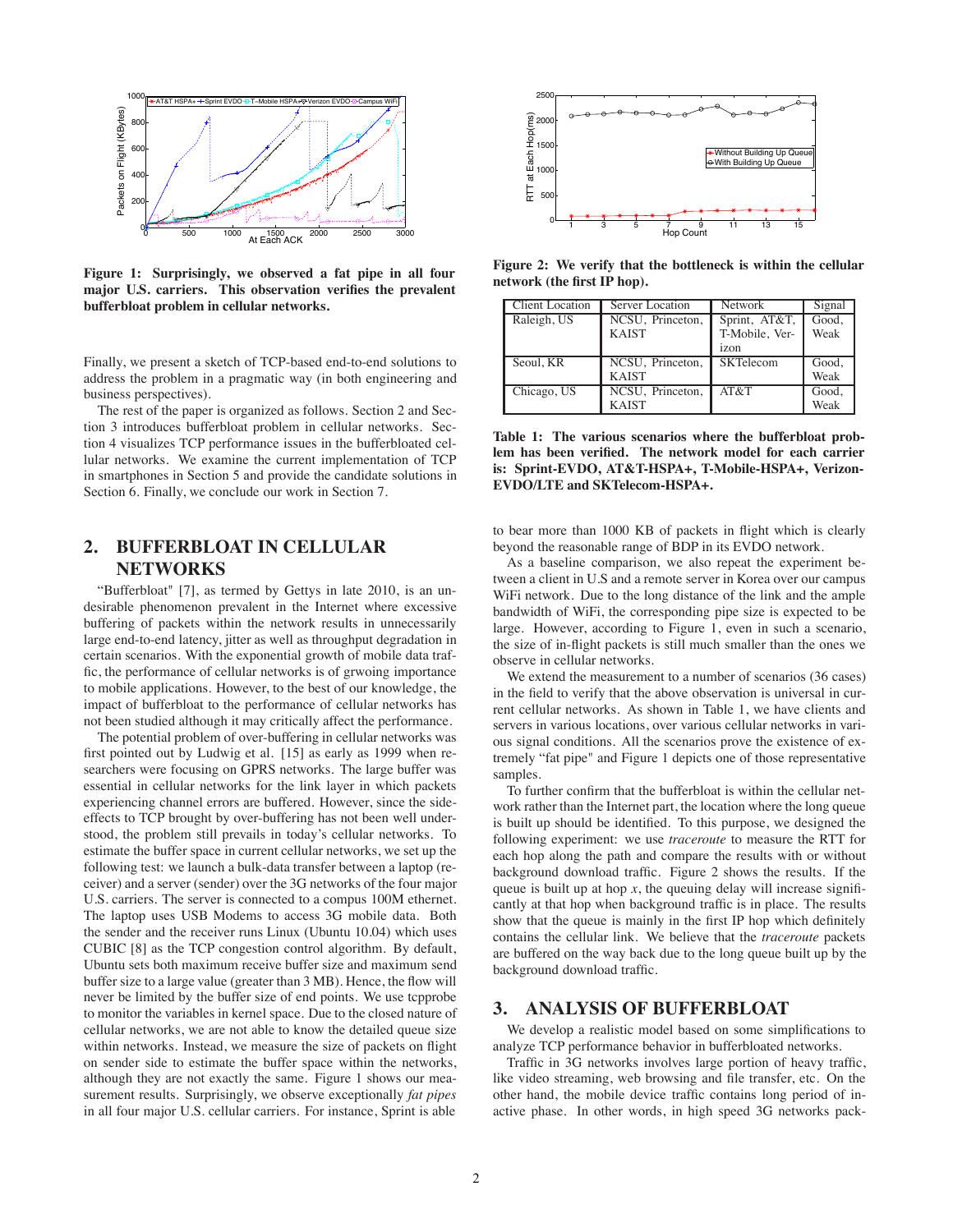

**Figure 3: Modeling for end-to-end delay analysis: (a) IPP with on-off period for network source simulation, (b) a sequence of queuing system for network route simulation, (c)** *M/M/1/K* **finite storage system for bottleneck hop buffer simulation.**

ets usually arrive in a bursty fashion, to present this feature of the traffic, we adopted a simplied model with varied packet arrival rate. Specifically, we simulate the network source by an interrupted Poisson process with on-off periods, where the arrival rate at state *on* is  $\lambda_{on}$  and the transition rates between *on* and *off* state are  $\alpha$ and  $\beta$ , respectively, as shown in Figure 3 (a). In this paper, in order to keep the theoretical analysis simple as well as maintaining the bursty source simulation accuracy, we adopt the equivalent representation (described in [1]) of IPP by a poisson process with effective arrival rate  $\lambda_{\text{eff}} = \frac{\beta \lambda_{\text{on}}}{\alpha + \beta}$ . We model each route in the network as a sequence of multiple processors with different processing abilities, as shown in Figure 3 (b).

## **3.1 End-to-end Delay Analysis**

Note the facts that the processing ability in each of the multiple hops differ in a large extent, and in a practical situation in cellular networks, the last hop from the base station to mobile devices is usually the bottleneck of the route, in terms of congestion. Consequently, the expectation of packets RTT could be written as follows:

$$
E\left[RTT\right] = 2 \times \left(\sum_{i=1}^{N-1} E\left[D_i\right] + E\left[D_{\text{bottleneck}}\right]\right). \tag{1}
$$

where  $D_i$  denotes the delay in the *i*-th hop of the route.

As the bottleneck hop provides the smallest bandwidth, when network gets congested E [D*bottleneck*] will be the largest delay among those at all hops and therefore of most importance to investigate the end-to-end latency. In the following discussion, we analyze E [D*bottleneck*] in particular to shed a light on the latency issue in cellular networks.

Let us denote the buffer size at the bottleneck hop as  $K$ , in term of the number of packets can be cached. Note that the arrival rate of packets at the bottleneck hop is equivalent to the packets output rate at the previous hops. Using Little's Law we have:

$$
E[D_{bottlencek}] = \frac{E[Q]}{\lambda_{\text{eff}}},\tag{2}
$$

where  $Q$  is the average queue size. Consider the bottleneck hop as a *M/M/1/K* finite storage system, (whose state transition diagram shown as Figure 3 (c), where  $\lambda_{\text{eff}}$  represents the arrival rate and  $\mu$ denotes the processing rate), then the average queue size could be given as follows:

$$
E\left[Q\right] = \frac{\lambda_{\text{eff}}}{\mu(1-\rho)} + (K+1)\left(1 - \frac{1}{1-\rho^{K+1}}\right),\qquad(3)
$$



**Figure 4: Matlab simulation for throughput and delay with network utilization ratio**  $\rho = 0.95, 0.99$  **respectively.** 

where  $\rho = \frac{\lambda_{\text{eff}}}{\mu}$  is defined as the utilization ratio of the bottleneck hop. Hence,  $E[D_{bottlencek}]$  can be given by combining (2) and (3):

$$
E[D_{bottleneck}] = \frac{1}{\mu(1-\rho)} + \frac{(K+1)}{\lambda_{eff}} \left(1 - \frac{1}{1 - \rho^{K+1}}\right), \quad (4)
$$

Note the fact that in a perfect situation to satisfy user's demand on both short end-to-end delay and high data delivery rate, the network should be designed to obtain both short RTT and full bandwidth utilization in TCP congestion control. To this end, the processor in the bottleneck hop would be nearly fully-utilized at all time, which indicates  $\frac{\lambda_{\text{eff}}}{\mu}$  is nearly 1. Therefore,  $E[D_{\text{bottlencek}}]$  grows faster than the buffer size,  $K$ . This behavior reveals the extremely long endto-end delay problem that lies in the bufferbloated networks.

#### **3.2 Throughput Analysis**

Using the modeling discussed above, the throughput could be evaluated as the following

$$
E[B] = \mu P_{working} = \mu + \frac{\lambda_{\text{eff}} - \mu}{1 - \rho^{K+1}}.
$$
 (5)

where P*working* denotes the probability of the working period of the bottleneck hop. This formula shows that the throughput will quickly reach a limit as buffer size  $K$  increases. In other words, the large buffer size does not improve the TCP throughput performance greatly.

To illustratively understand Equation (4) and (5), we plot their curves on the same graph using buffer size as the input variable (as shown in Figure 4). As depicted in this plot, this simple analysis model suggests that the delay grows proportionally with the increasing of buffer size, (up to 6 seconds, with the shown parameter setting), while the throughput reaches an upper-bound (4Mbps) quickly at a small value of buffer size (10-20) and then remains almost the same. Note that this extracted model simplifies realistic conditions to a large extent, the actual number may not be perfectly inline with the practical situation, but the trend of the curves sheds a light on how the buffer size influences the performance of both delay and throughput. With this suggestion of our model, we further performed the experimental results in the following section and they validate the modeling analysis well.

# **4. TCP OVER BUFFERBLOATED CELLU-LAR NETWORKS**

Bufferbloat directly affects TCP behavior and the resulting performance. Therefore, we set up the same experiment as Figure 1 in order to explore the detailed TCP behavior over bufferbloated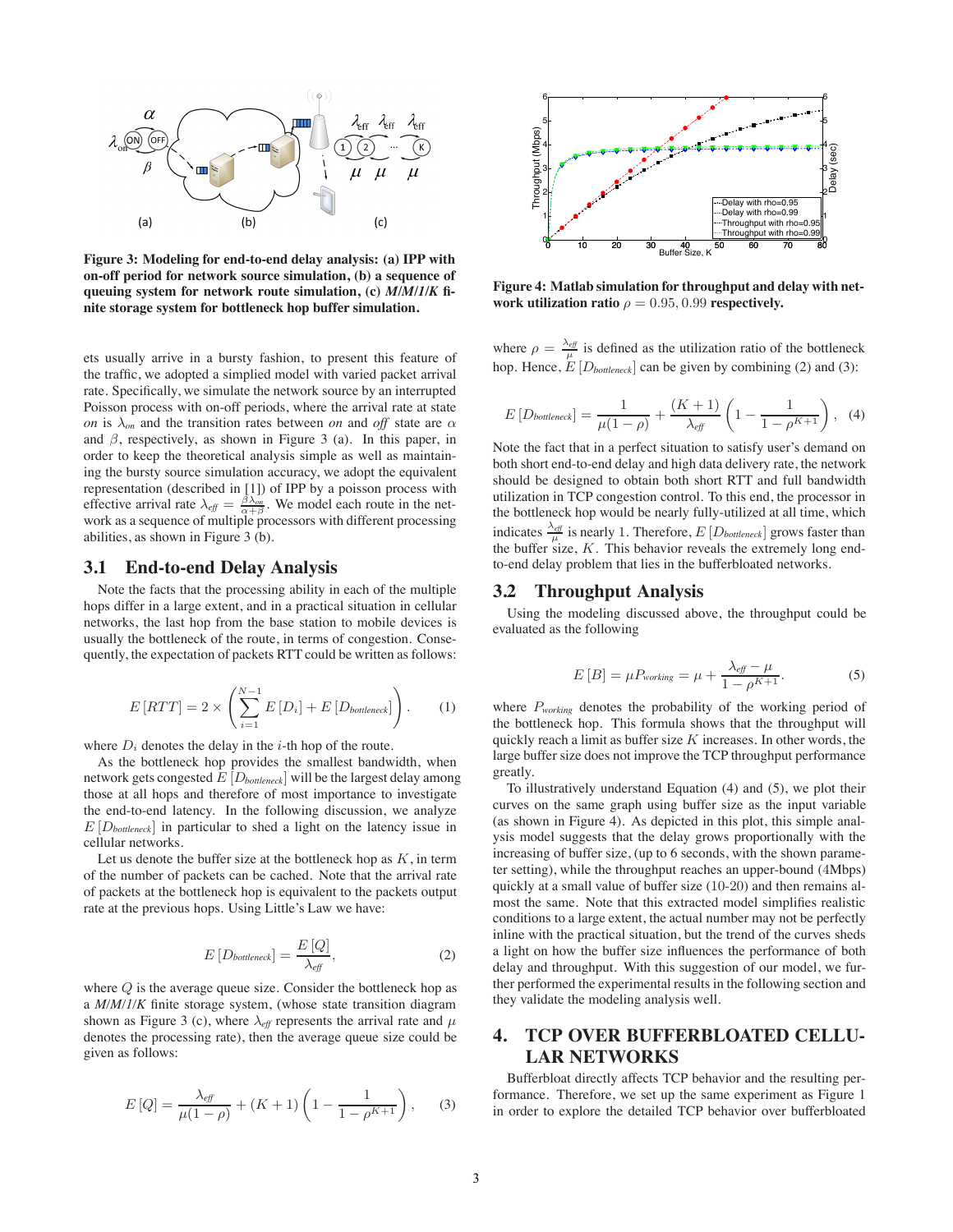

**Figure 5: TCP performance suffers from bufferbloat in current cellular networks, resulting in over-shooting of packets on sender side and thus extremely long end-to-end latency.**



**Figure 6: All these loss-based high speed TCP variants suffer from bufferbloat problem. Comparing to TCP NewReno, the aggressive nature of high speed TCP variants boosts over-shooting of packets. But TCP Vegas, a delay-based TCP variant, is capable to resist bufferbloat.**

cellular networks. Figure 5 shows the detailed behavior of TCP CUBIC in various cellular networks. The figure shows that TCP congestion window (cwnd) keeps probing even if its size is far beyond the BDP of the underlying networks. For instance, the peak downlink rate for EVDO is 3.1 Mbps and the RTT is around 150 ms (observed minimum RTT). Therefore, the BDP should be around 58 KB. However, the actual pipe size inferred by the congestion window size is much larger than that. Intuitively, the large pipe size indicates the severe over-buffering in cellular networks. With so much overshooting of TCP congestion window, the exceptionally high end-to-end latency (up to 10 seconds!) as shown in Figure 5(b) is expected. This observation exactly validates equation 4 in Section 3.

# **4.1 Pitfalls of High-Speed TCP Variants in Cellular Networks**

According to [20], a large portion of the Web servers in the current Internet use high-speed TCP variants such as BIC [19], CUBIC [8] and CTCP [17]. In bufferbloated cellular networks, the nearly zero packet loss rate [10] combined with the aggressive nature of high speed TCP variants result in severe congestion window overshooting. To further investigate this problem, we compared the performance of several high speed TCP variants with NewReno [5] and TCP Vegas [3] over AT&T HSPA+ network. Figure 6 shows that all these loss-based high speed TCP variants overshoots more often than NewReno. In contrast, TCP Vegas is resistive to bufferbloat as it uses a delay-based congestion control algorithm. Because of the closed nature of Windows systems, we cannot explore the behavior of CTCP. But we believe that it may suffer from similar problems.

These high speed variants were originally designed for efficient probing of the available bottleneck capacity in large BDP networks. But in bufferbloated cellular networks, they only make the problem worse by constant overshooting. Therefore, the bufferbloat problem adds a new dimension in the design of a new efficient TCP, especially for cellular networks. We will discuss this comprehensively in Section 6.

# **5. CURRENT IMPLEMENTATION IN SMART PHONES**

Figure 7 depicts the evolution of TCP congestion window when the clients of various platforms download a large file from a server over AT&T HSPA+ network. In the test, the platforms applied consist of Android phones, iPhone, Windows Phone 7. To our surprise, two types of cwnd patterns are observed: "flat TCP" and "fat TCP". Flat TCP, such as observed in Android phone and iPhone, is the phenomenon where the TCP congestion window grows to a static value and stays there until the session ends. On the other hand, fat TCP such as observed in Windows Phone 7 is the phenomenon that packet loss events do not occur until the congestion window grows to a significantly large value far beyond the BDP. Fat TCP can easily be explained by the bufferbloat in cellular networks. But the abnormal flat TCP behavior caught our attention and revealed an untold story of TCP implementation in smartphones which we detail in the next subsection.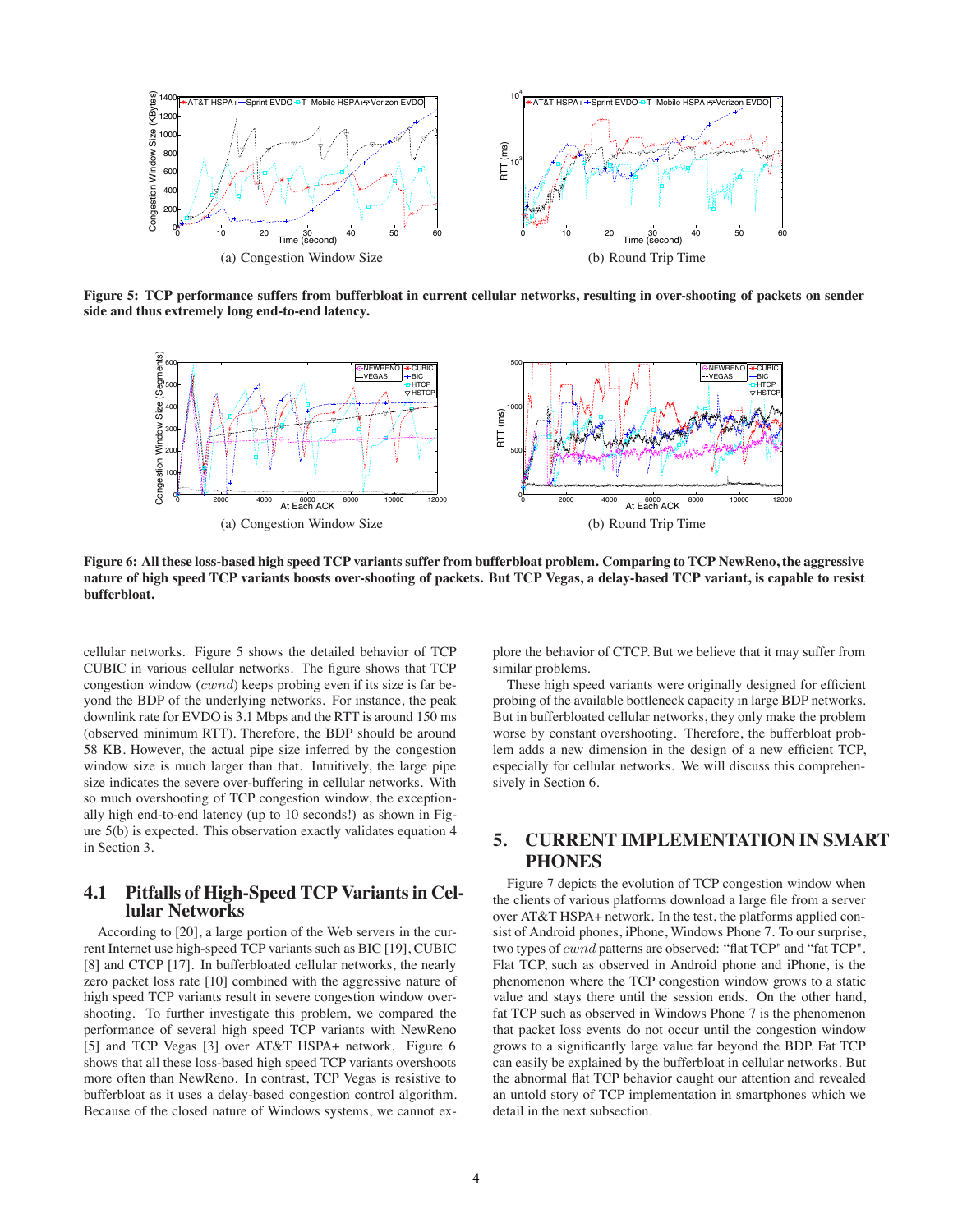|              | Samsung Galaxy S2 (AT&T) | HTC EVO Shift (Sprint) | Samsung Droid Charge (Verizon) | $LG G2x$ (T-Mobile) |
|--------------|--------------------------|------------------------|--------------------------------|---------------------|
| Wi-Fi        | 10208                    | 10208                  | 393216                         | 393216              |
| <b>UMTS</b>  | 110208                   | 393216                 | 196608                         | 110208              |
| <b>EDGE</b>  | 35040                    | 393216                 | 35040                          | 35040               |
| $HSPA+$      | 262144                   | N/A                    | N/A                            | 262144              |
| <b>WiMAX</b> | N/A                      | 524288                 | N/A                            | N/A                 |
| <b>LTE</b>   | N/A                      | N/A                    | 484848                         | N/A                 |
| Default      | 10208                    | 10208                  | 484848                         | 10208               |

**Table 2: Maximum TCP receive buffer size (***tcp\_rmem\_max***) in bytes on different Android phones for different carriers.**



**Figure 7: We observed two types of** cwnd **patterns: "flat TCP" and "fat TCP". The abnormal flat TCP behavior will reveal an untold story of TCP implementation in smartphones.**

## **5.1 An Untold Story**

How could the TCP congestion window stay at a static value? The static *cwnd* first indicates that no packet loss is observed by the TCP sender (otherwise the congestion window should have decreased multiplicatively at any loss event). This is due to the large buffers in cellular networks and its link layer retransmission mechanism as discussed earlier. Measurement results from [10] also confirm that cellular networks typically experience close-to-zero packet loss rate.

If packet losses are perfectly concealed, the congestion window may not drop but it will persistently grow as fat TCP does. However, it unexpectedly stops at a certain value and this static value is different for each cellular network or client platform. Our deep inspection into the TCP implementation in Android phones (since it is open-source) reveals that the value is determined by a parameter called *tcp\_rmem\_max* that specifies the maximum receive window advertised by an Android phone. This gives the answer to flat TCP behavior: the receive window advertised by the receiver crops the congestion windows in the sender. By inspecting various Android phone models, we found that *tcp\_rmem\_max* has diverse values for different types of networks as shown in Table 2. Note that these values may vary on customized ROMs and can be looked up by looking for "setprop net.tcp.buffersize.\*" in the init.rc file of Android phones. Also note that different values are set for different carriers even if the network types are the same. We guess that these values are experimentally determined based on each carrier's network conditions and configurations. Generally speaking, larger values are assigned to faster communication standards (e.g., LTE). Although we cannot access to the implementation details of iPhone (iOS is closed), we can infer that iPhone might have adopted a similar scheme.

Actually, this simple trick smartphone vendors apply will lead to sub-optimal performance in many scenarios. On one hand, for links with small BDP, the static value may be too high comparing to actual link bottleneck capacity. In this case, we will see unexpectedly long RTT because of excessive queuing delay although the link bandwidth can be fully utilized. On the other hand, when users encounter large BDP connections due to long propagation delays, e.g., accessing an oversea Web server, throughput degradation may be observed if the static value of  $top\_rmem\_max$  is not large enough to fill the long fat pipe.

## **6. CANDIDATE SOLUTIONS**

To address the bufferbloat problem in cellular networks, there are a few possible solutions. In this section, we first introduce two existing solutions proposed in the literature and then propose other possible directions to solve this problem. To the best of our knowledge, we are the first to suggest TCP-based end-to-end solutions to address the bufferbloat problem. Note that these solutions are not specific to cellular networks and can be applied to general bufferbloated networks.

### **6.1 Existing Solutions**

**Reducing in-network buffers**: One obvious solution is to reduce the buffer size in cellular networks so that TCP can function the same way as it does in networks without bufferbloat, e.g., wired networks. However, these buffers were introduced into cellular networks for a number of reasons. First, to absorb the bursty traffic over the variable wireless channel, the simple yet effective approach adopted by current cellular networks is to provide large buffers. Second, the link layer retransmission also requires large buffers in the routers or base stations to store the unacknowledged packets. Finally, some carriers configure middleboxes for the purpose of deep packet inspection [18] which essentially relies on a large buffer. It is not easy to remove the extra buffres in cellular networks because the operations have to be done by these commercial carriers. Therefore, we argue that the modifying network protocols to take bufferbloat into consideration is better than simply removing the buffers.

**Applying AQM in routers**: An alternative to is to employ certain Active Queue Management (AQM) schemes like RED [6] or REM [2]. By randomly dropping or marking certain packets before the buffer becomes full, TCP senders can be notified to avoid excessive growth of queues in buffers. However, despite being studied extensively in the literature, few AQM schemes are actually deployed over the Internet due to the complexity of their parameter tuning, the extra packet losses introduced by early drop and the limited performance gains provided by them. More recently, Nichols et al. proposed CoDel [16], a parameterless AQM that aims at handling bufferbloat. However, whether it will be adopted by carriers and network operators remains to be seen.

#### **6.2 Our Suggested Solutions**

**Modifying TCP**: In fact, RED is a congestion avoidance scheme implemented in routers. Inspired by that as well as in light of the problems with the above-mentioned solutions, we suggest a new direction to address bufferbloat: modification of the TCP protocol.